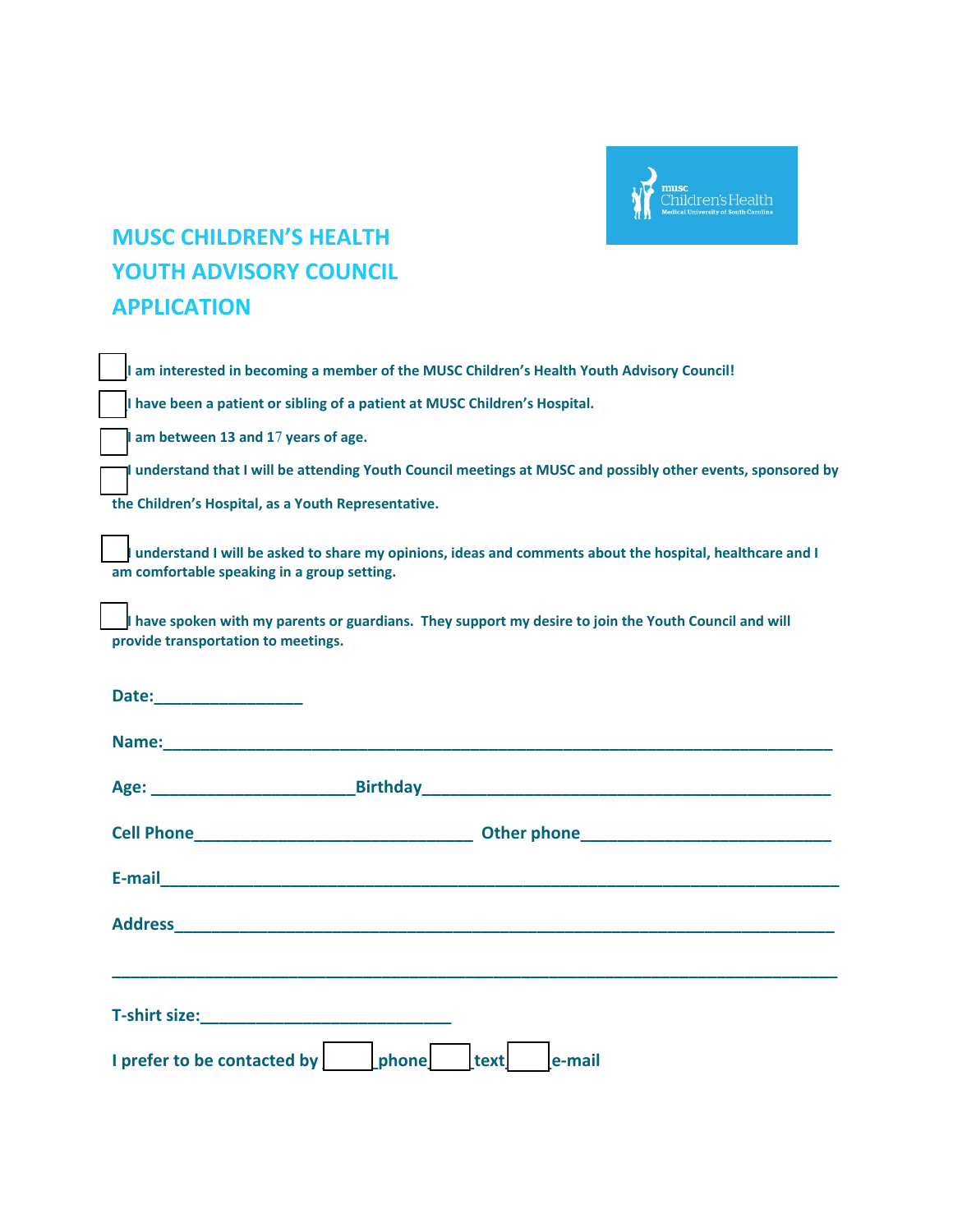| <b>Email</b> |  |  |
|--------------|--|--|

A little about my diagnosis and medical story:

Clinics, units, procedure areas (Operating Room, cath lab, x-ray, MRI, etc...) where I have received care: